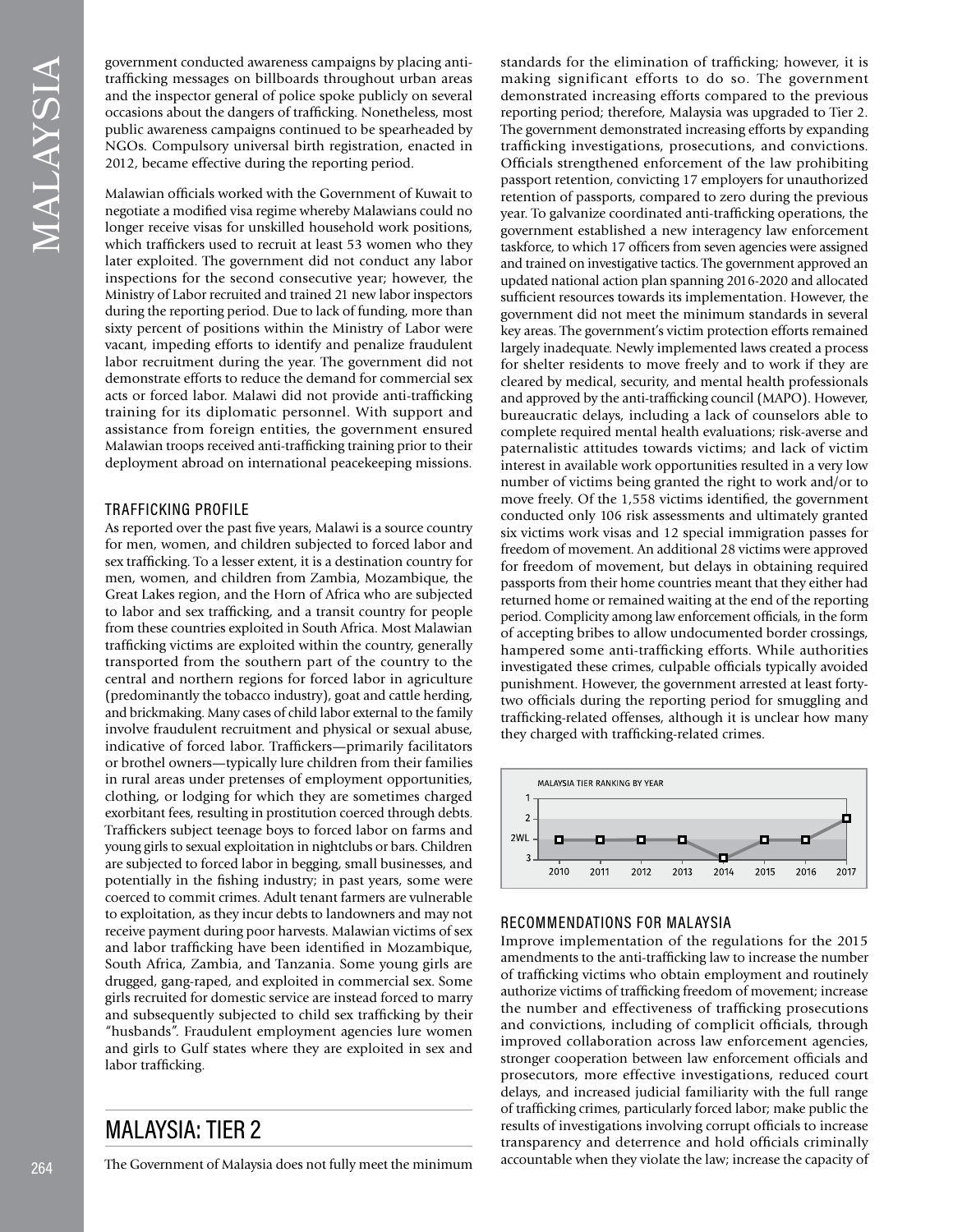labor inspectors to identify traffcking victims among vulnerable groups, such as migrant workers, and to effectively investigate labor trafficking; implement planned changes to the foreign worker levy schedule to make employers, not employees, responsible for recruitment fees; improve case management and communication with traffcking victims, including through increased prosecutor-victim interaction at least two weeks prior to trial in compliance with the attorney general's directive; continue collaboration with credible and effective NGOs and implement plans to provide more services for victims, including the construction of new shelters; continue to inform workers, including domestic workers, of their rights to maintain access to their passports at any time, without delay or approval, and without consequence to their status and relationship with their employer, and include language explicitly stating passports will remain in the employee's possession in model contracts and future bilateral memoranda of understanding with labor source countries; effectively enforce the law prohibiting employers from retaining passports without employees' consent, educate workers and employers on foreign worker rights, including legal recourses and remedies against traffckers, and ensure employers provide lockers or other secure passport storage facilities; expand labor protections for domestic workers, continue investigating allegations of domestic worker abuse, and educate employers about domestic workers' rights; and fully implement the 2016- 2020 national plan to combat trafficking.

#### PROSECUTION

The government expanded law enforcement efforts. The 2007 Anti-Traffcking in Persons Act—amended in 2010 and 2015—prohibits all forms of human traffcking and prescribes punishments of up to 20 years imprisonment, which are sufficiently stringent and commensurate with those prescribed for other serious offenses, such as rape. During the 2016 reporting period, the government conducted 581 investigations of potential traffcking cases, a signifcant increase from 158 in 2015. Investigations resulted from police raids or reactive labor inspections from employee tips. The government initiated prosecutions against 175 alleged traffckers, up from 38 initiated the previous year. The government convicted 35 traffckers—18 for labor traffcking and 17 for sex traffcking—representing the highest number of convictions achieved annually and a notable improvement from seven traffckers convicted in 2015. Of the 35 convicted, 29 were prosecuted under the Anti-traffcking Act, and six others under other laws such as the Immigration Act and the penal code. Fourteen traffickers received prison sentences of at least four years, and some were as high as ten years. Of the remaining 21, eight traffickers received sentences of between one and three years imprisonment, nine received sentences of less than one year, and four received no jail time and were fned. The attorney general's chambers fled appeals for cases involving 13 individuals who received insuffciently stringent sentences. The attorney general's chambers reported a majority of prosecutors maintained compliance with the 2014 written directive requiring them to engage with victims at least two weeks prior to trial to better understand and address victims' concerns about the inner workings of trials; however, the limited availability of certifed interpreters and Malaysia's decentralized jurisdictions made routine compliance diffcult. The government strengthened its enforcement of the law against unauthorized passport retention by securing 17 convictions of employers who contravened the Malaysian Passport Act of 1966; it did not prosecute any employers for this crime in 2015, and only one in 2014.

The government established a new interagency law enforcement

taskforce, to which 17 officers from seven agencies were assigned and trained on investigative tactics and the identifcation of high-value targets; the taskforce officially launched operations in January 2017. Between its inception and the end of the reporting period, the taskforce successfully conducted four operations, including a raid on a bird's nest factory, which led to the arrests of two senior and two working-level staff members and the identifcation of 172 victims. The government expanded the initial six-month mandate of the taskforce to December 2018. The Royal Malaysia Police continued to serve as the lead enforcement agency under the anti-traffcking act and maintained a specialized anti-traffcking unit comprised of 235 offcers posted throughout the country. The labor department also had a specialized traffcking enforcement team composed of 30 offcers. The attorney general's chambers appointed ten additional traffcking-specialist deputy public prosecutors throughout Malaysia, raising the total to 52, an increase from the 42 on staff in 2015.

The government continued to conduct anti-traffcking trainings, this year reaching more than 1,600 officers, focusing on victim protection, law enforcement, and prosecution, among other topics. Home affairs officials continued to provide antitraffcking training opportunities for their own offcers and those from other relevant agencies, and the anti-traffcking council conducted eight sessions for a total of 125 government officials focusing on sensitization to traffcking issues and amendments to the law. During the year, a total of 99 prosecutors at the attorney general's chambers participated in 10 training programs, three internationally-based and seven in Malaysia.

The May and August 2015 discoveries of migrant camps and mass graves along the border with Thailand fueled reports corrupt offcials facilitated migrant smuggling, which may have included traffcking crimes. In 2016, investigations into these camps and graves yielded four migrant smuggling convictions in Malaysia; no Malaysian nationals were among those convicted. During the reporting period, the investigations remained ongoing and Malaysia and Thailand continued to cooperate in the search for additional suspects and extradition of 10 identifed targets, none of whom were Malaysian citizens. Malaysian offcials have also requested that Bangladesh locate and extradite one suspect in the case.

Complicity among law enforcement officials, in the form of accepting bribes to allow undocumented border crossings, hampered some anti-traffcking efforts. The government detained 42 immigration and police offcers for their involvement in facilitating smuggling and traffcking crimes; authorities prosecuted fve of these offcers and the cases remained ongoing at the end of the reporting period. In June 2016, the government unveiled a scheme organized by an unknown number of immigration offcials to manipulate the country's passport control system at various points of entry, ostensibly to allow smugglers and traffckers to operate undetected; ensuing, the government fired 15 culpable officers, suspended 14, froze the salaries of eight, and reassigned more than 60 others. There were no reports of criminal prosecutions of these officials.

#### PROTECTION

The government increased efforts to identify trafficking victims, but protection measures remained inadequate. Not all victims of traffcking were granted freedom of movement and the ability to work while their investigations were pending in the judicial system. The government reported law enforcement agencies followed standardized procedures to identify traffcking victims.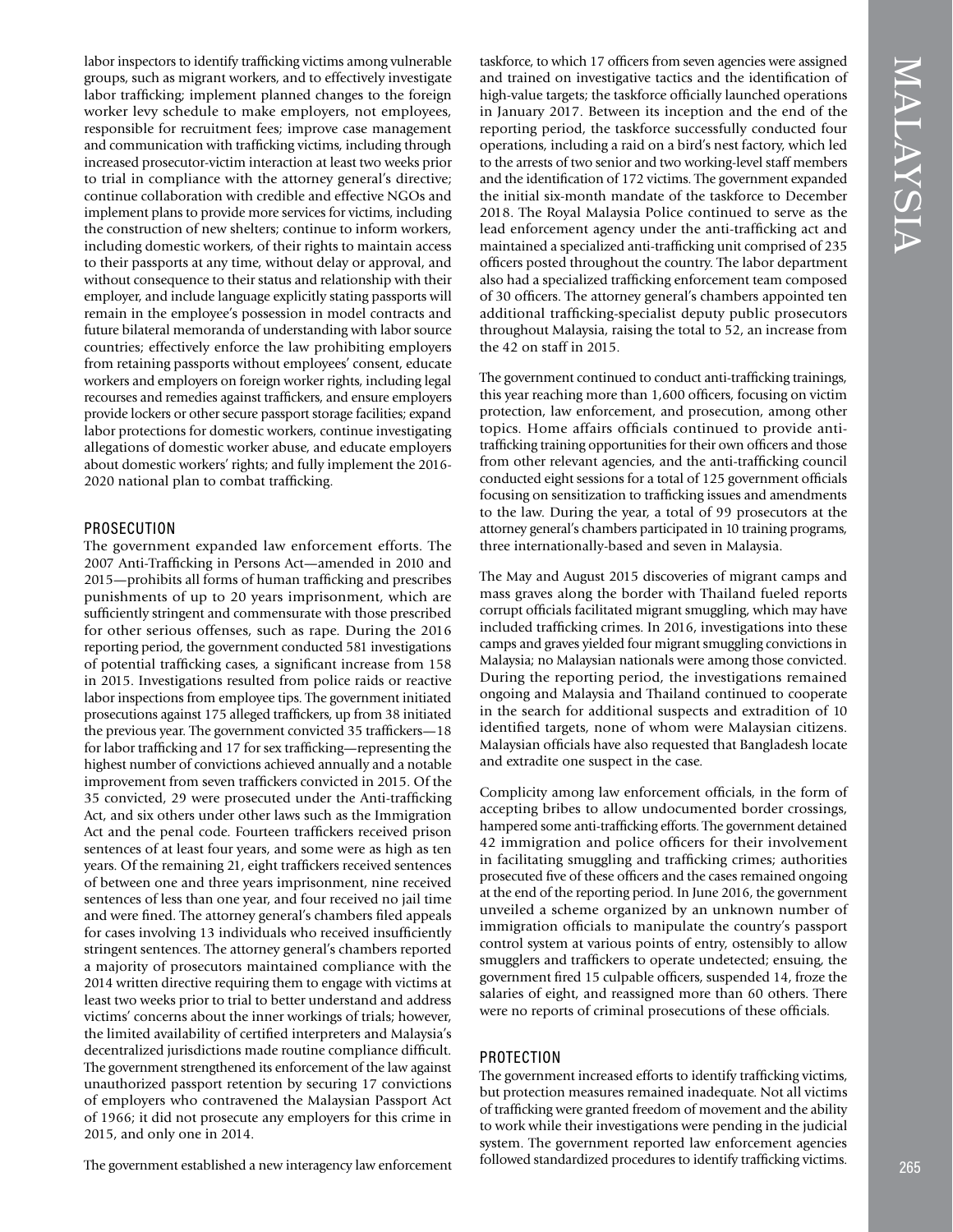Identification of labor trafficking cases continued to rely on reactive labor inspections in response to workers' complaints of non-payment of wages and other violations. In 2016, the government reported identifying 3,411 potential traffcking victims, of which it confrmed 1,558 as traffcking victims, a marked increase over the 305 victims confrmed in 2015. However, enforcement agencies employed the anti-trafficking law broadly by indiscriminately labeling all foreign women during bar or massage parlor roundups as potential traffcking victims without screening for indicators. The government did not always proactively screen the vulnerable migrant worker population for indicators of traffcking, which left an unknown number of potential victims without proper care. The anti-traffcking law provides trafficking victims immunity from immigrationrelated offenses, such as illegal entry, unlawful presence, and possession of fraudulent travel documents. Potential traffcking victims who denied they had been subjected to traffcking or whose employers confscated their documents were sometimes detained, deported, or charged with immigration offenses during the reporting period.

During the reporting period, the attorney general approved and the deputy prime minister enforced implementing regulations for the amendments to the anti-traffcking law. The amendments allow victims—at the discretion of the anti-traffcking council to work and to move freely in and out of government facilities, pending a security risk assessment, medical screening, and mental health evaluation; allow the court to order convicted traffckers to pay restitution to their victims and provide an avenue for victims to bring civil suits against their abusers; expand interim protection orders from 14 to 21 days to allow for more thorough investigations; allow NGOs to serve as designated protection officers; and institutionalize a highlevel anti-traffcking committee. During the reporting period, the government continued its collaboration with civil society stakeholders, most notably by co-developing a set of standard operating procedures for granting freedom of movement for victims, which was used to approve applications for freedom of movement and work permits. Several operational issues remained, however, including limitations on certain nationalities working in specifc sectors; accountability for providing security risk assessments, psychological evaluations, and medical screenings; and a lack of trained mental health professionals to administer them. Near the end of the reporting period, the government expanded the pool of trained counselors—from three to 146—available to conduct psychological evaluations by authorizing counselors working with domestic abuse victims and other vulnerable populations to also evaluate trafficking victims.

Of the 1,558 victims identifed, authorities completed 106 risk assessments to consider whether to grant freedom of movement; authorities denied 60 victims freedom of movement based on alleged medical or security concerns. The medical screenings were conducted by trained physicians. During the reporting period, the government issued six work visas to traffcking victims—compared to four issued the previous year. The government authorized freedom of movement for an additional 40 foreign victims, but delays in obtaining passports from victims' respective embassies stymied the issuance process of special immigration passes, which are prerequisite for freedom of movement. Ultimately, the government issued 12 special immigration passes during the reporting period. The remaining 28 victims awaited their passports at the end of the reporting period or decided to return to their home countries as soon as their passports were ready. Malaysian offcials continued to streamline the normally arduous administrative processes for

linking victims interested in employment with a luxury hotel chain by waiving some requirements for new job applicants, focusing mostly on the risk assessment process. However, the remaining six eligible participants declined to participate in the employment program, citing preferences to return to their respective countries of origin or dissatisfaction with the offered salary, which was signifcantly above the minimum wage. The government commenced monthly allowance payments of 120 Malaysian ringgit (RM) (\$27) to victims for incidental expenditures, and appointed 12 individuals to form the frst NGO protection officer cohort.

During the year, most trafficking victims were housed in government facilities as part of a court-ordered 21-day interim protection order (for suspected traffcking victims) or a subsequent 90-day protection order (for certified trafficking victims). Some victims, however, remained in the shelters for up to six months. Shelters became severely over-crowded as increased police efforts to identify victims led to more shelter residents. For example, the largest shelter has a capacity of approximately 70 residents but occasionally housed up to two hundred individuals or more. Most victims who stayed in government shelters did so without freedom of movement or the right to work, in contravention of global best practices. As in past years, many victims preferred to immediately return to their home countries. Although the law permits victims to testify remotely, authorities generally expected victims to remain in-country pending trial proceedings. During the reporting period, many victims were unwilling to testify. The reluctance of victims to provide witness testimony reportedly stemmed from a desire to avoid protracted criminal proceedings, to return home more quickly, and bribes or intimidation from traffickers.

The Ministry of Women, Family, and Community Development maintained seven facilities specifcally to house traffcking victims—four for women, one for men, and two for child traffcking victims. During the reporting period, the government allocated 3.06 million RM (\$682,270) to open three new traffcking shelters in the states of Kedah, Kelantan, and Sarawak. The government provided basic services for all victims staying in its facilities, including food, shelter, medical care, social and religious activities, and security; NGOs provided some victim rehabilitation and counseling services in most shelters, typically without government-allocated funding. Victims could make phone calls at least once per month, and shelter staff provided opportunities for victims to engage in handicrafts and other income-generating activities. In general, NGOs were understaffed and expressed that they had diffculty in maintaining adequate resources to provide consistent services for victims. During the reporting period, Malaysian officials provided three NGOs with 483,000 RM (\$107,690) —ten times more than was provided in the previous year—to conduct various programs and activities with traffcking shelter residents, and also increased its funding allocation to 5.3 million RM (\$1.18 million), up from 4.6 million RM (\$1.03 million) the previous year, to the Ministry of Women, Family, and Community Development to operate government facilities for traffcking victims.

# **PREVENTION**

The government maintained modest efforts to prevent traffcking. MAPO was headed by the home affairs ministry and included representation from fve enforcement bodies, other government entities, and two NGO representatives. It met on a quasi-monthly basis and was active in coordinating interagency anti-traffcking efforts and conducting trainings for government ministries, in addition to consultation sessions